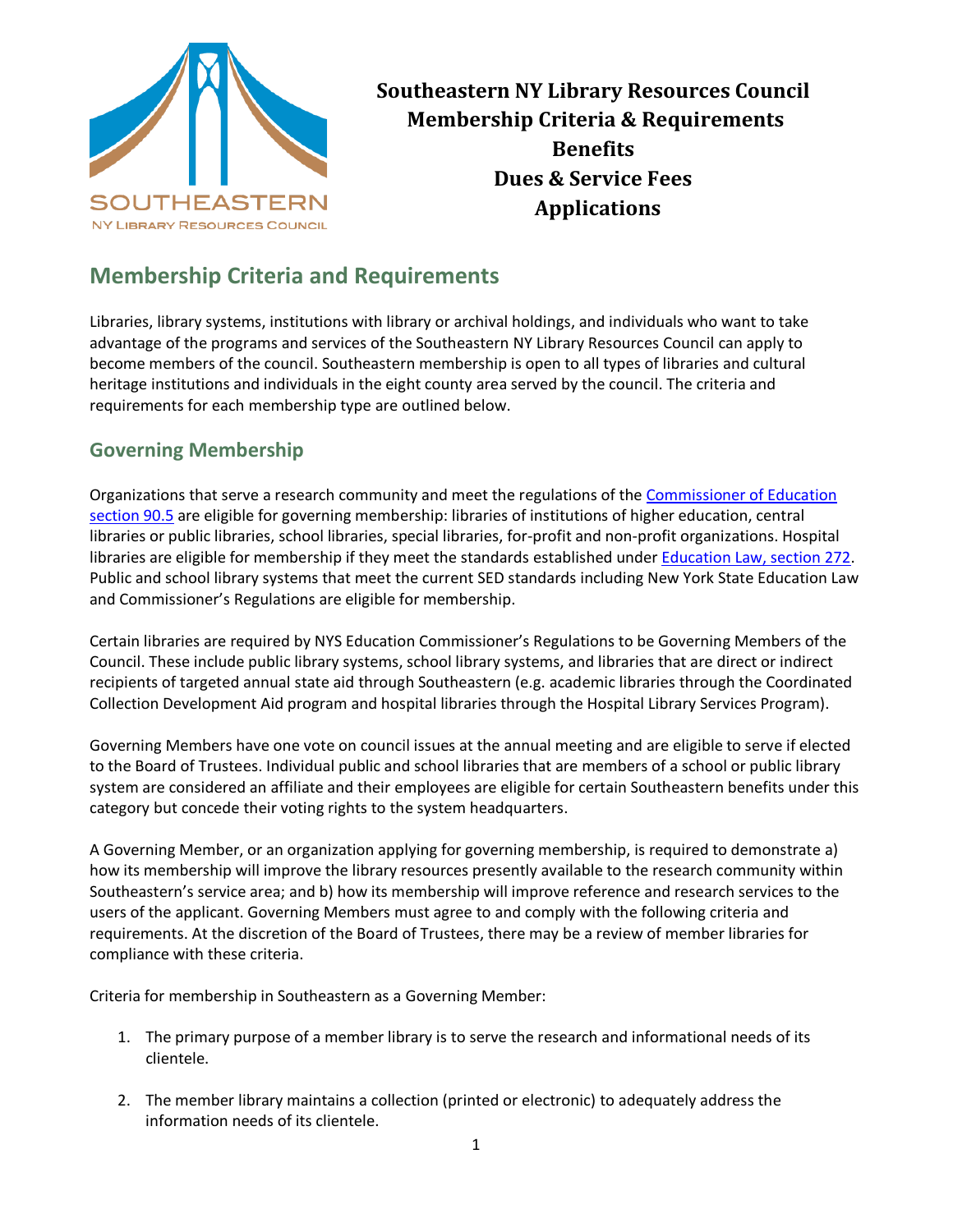- 3. The member library is both willing and capable of providing services (e.g., research services, collection access and document delivery) to other members; it must also have a means to receive those services.
	- a. The member library must utilize an online catalog or discovery tool (e.g., a database, bibliography or other finding aid) to enable other institutions to identify what is held in its collection(s). If the library does not currently have an online catalog or discovery tool for its collection(s), it should present to the Southeastern Board of Trustees a written plan and timeline for the implementation of such a tool.
	- b. The member library must be willing to provide access to materials in its collection(s) to the general public served by Southeastern's member libraries and cultural heritage institutions. This access can be provided through interlibrary loan, electronically, and/or on-site. If appropriate, the member library is encouraged to contribute digitized items from their collection of historic or heritage items to the regional Hudson River Valley Heritage digital repository.
- 4. The member library is staffed on-site by a professional(s) who has a master's degree in library and information science to provide adequate information services. Hospital libraries, as defined in NYS Law and Commissioner's Regulations, may be served by a professional with an appropriate master's degree in library and information science who is associated with another hospital library or library system, including Southeastern.
- 5. The member library has internet/web access.
- 6. The member library must designate a contact person to be responsible for implementing and coordinating Southeastern related procedures, practices and policies.
- 7. If participating in interlibrary loan, the member library must abide by the regional interlibrary code.
- 8. The member library must keep statistics required by Southeastern in support of specific programs.
- 9. The member library must have a written, up-to-date collection access policy and must provide a copy to Southeastern at the time of membership application and any time at the request of Southeastern.
- 10. Pay the appropriate dues and service fees.

## **Hudson River Valley Heritage (HRVH) Membership**

HRVH membership is appropriate for organizations such as public libraries, school libraries, archives, museums, or historical societies that wish to contribute digital content to Hudson River Valley Heritage or HRVH Historical Newspapers.

HRVH members are not eligible to vote at the annual meeting, but are eligible to have one person from this membership type represent the cultural heritage community if elected to the Board of Trustees.

HRVH Members need to meet certain criteria including but not limited to:

- 1. Commit to digitizing collections and adding them to HRVH or HRVH Historical Newspapers.
- 2. Pay the appropriate dues and service fees.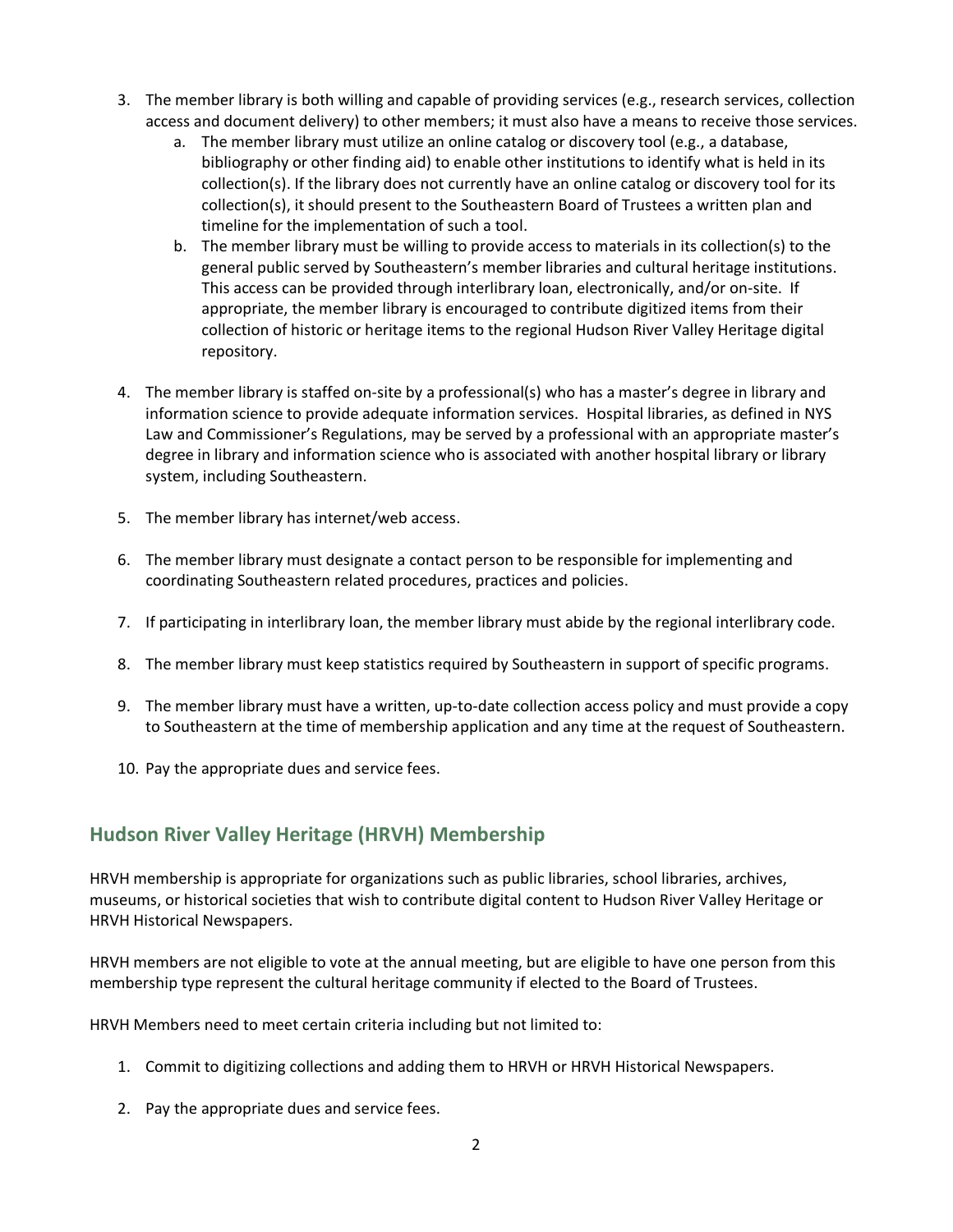## **Individual Membership**

This membership category is for individuals who wish to participate in Southeastern events, programs, committees, educational services and other networking opportunities.

Individual membership is not intended to replace Governing or HRVH membership, nor provide services to the institution, but to fill the need for people who want to join and support individual council activities in a systematic way.

Criteria for individual membership:

1. Pay the annual membership dues for individuals.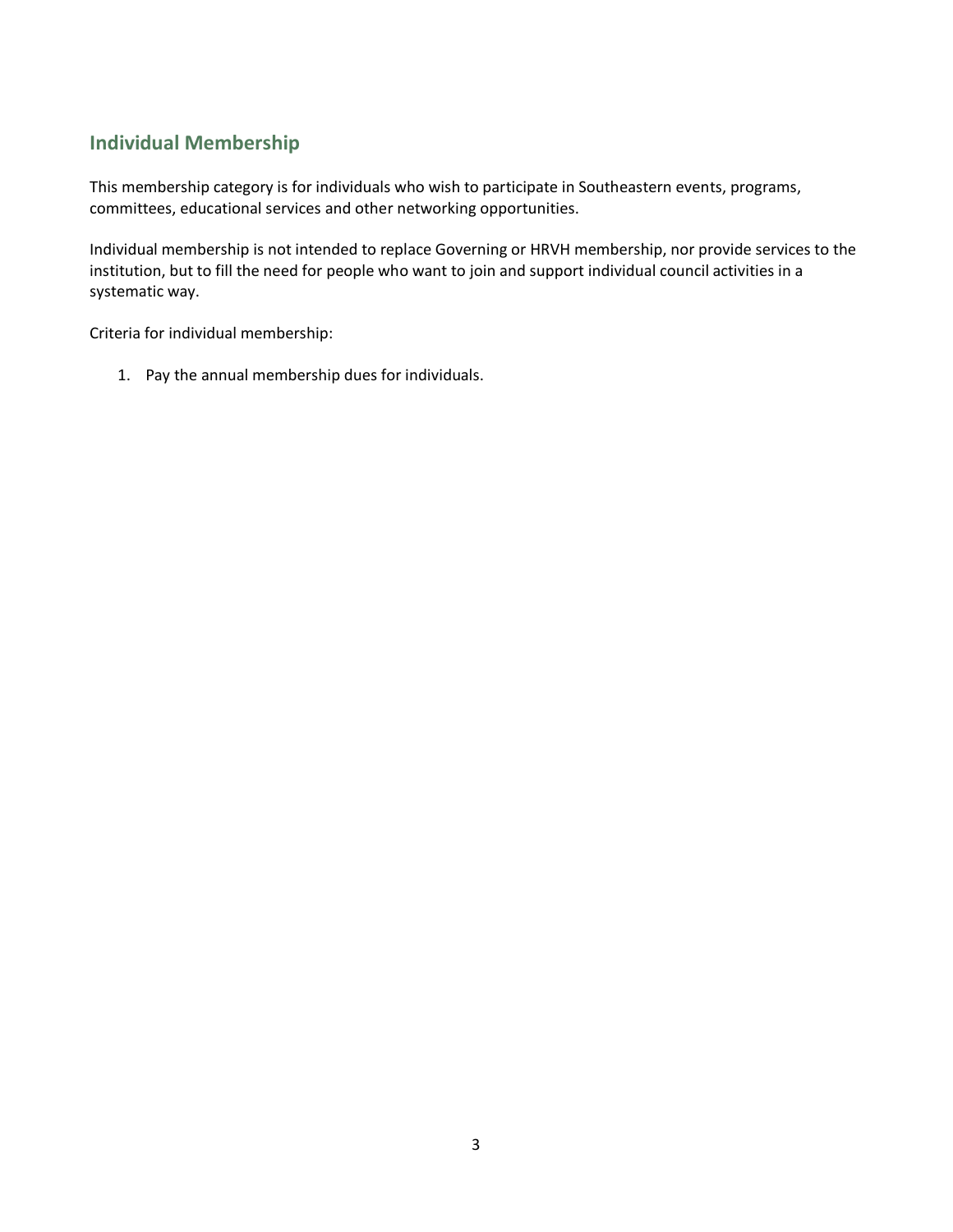# **Membership Benefits**

SENYLRC works on behalf of 100 member institutions (see [http://www.senylrc.org/member\\_directory\)](http://www.senylrc.org/member_directory) comprised of public, school, academic, hospital, special libraries as well as archives and cultural heritage institutions in the eight counties of Columbia, Dutchess, Greene, Orange, Putnam, Rockland, Sullivan, and Ulster to provide the following member benefits:

| <b>Membership Benefits</b>                                              | <b>Governing</b> | *Members of<br>school and<br>public library<br>systems | <b>HRVH</b>  | Individual |
|-------------------------------------------------------------------------|------------------|--------------------------------------------------------|--------------|------------|
| Advocacy                                                                |                  |                                                        |              |            |
| Ask the Lawyer                                                          |                  |                                                        |              |            |
| <b>Coordinated Collection Development</b><br>Aid (CCDA) (Academic only) |                  |                                                        |              |            |
| <b>Committee Participation</b>                                          |                  |                                                        | ✓            |            |
| Digital Dark Archive Storage Service                                    |                  |                                                        |              |            |
| Digitization (HRVH.org/New York<br>Heritage) Benefits                   |                  |                                                        |              |            |
| <b>Board of Trustees Eligibility</b>                                    |                  |                                                        |              |            |
| <b>Catalog for Special Libraries</b>                                    |                  |                                                        |              |            |
| <b>Empire Library Delivery (ELD)</b>                                    |                  |                                                        |              |            |
| <b>Hospital Library Services Program</b><br>(Hospital only)             |                  |                                                        |              |            |
| <b>Medical Information Services Program</b>                             |                  |                                                        |              |            |
| Networking opportunities (SIGs)                                         |                  |                                                        |              |            |
| <b>On-Demand Learning</b>                                               |                  |                                                        |              |            |
| <b>Regional Library News</b>                                            |                  |                                                        |              |            |
| <b>Resource Sharing Services (OCLC</b><br>referrals)                    |                  |                                                        |              |            |
| Southeastern Access to Libraries (SEAL)                                 |                  |                                                        |              |            |
| <b>Tech-Talk</b>                                                        |                  |                                                        |              |            |
| <b>Twila Snead Award</b>                                                |                  |                                                        | $\checkmark$ |            |
| <b>Vendor Discounts</b>                                                 |                  |                                                        |              |            |
| <b>Voting Rights</b>                                                    |                  |                                                        |              |            |
| Vital Staffing (HLSP only)                                              |                  |                                                        |              |            |
| Website Hosting (HLSP and Special<br>Libraries only)                    |                  |                                                        |              |            |

**\*** Individual public and school libraries that are members of a school or public library system are considered an affiliate and their employees are eligible for certain SENYLRC benefits under this category.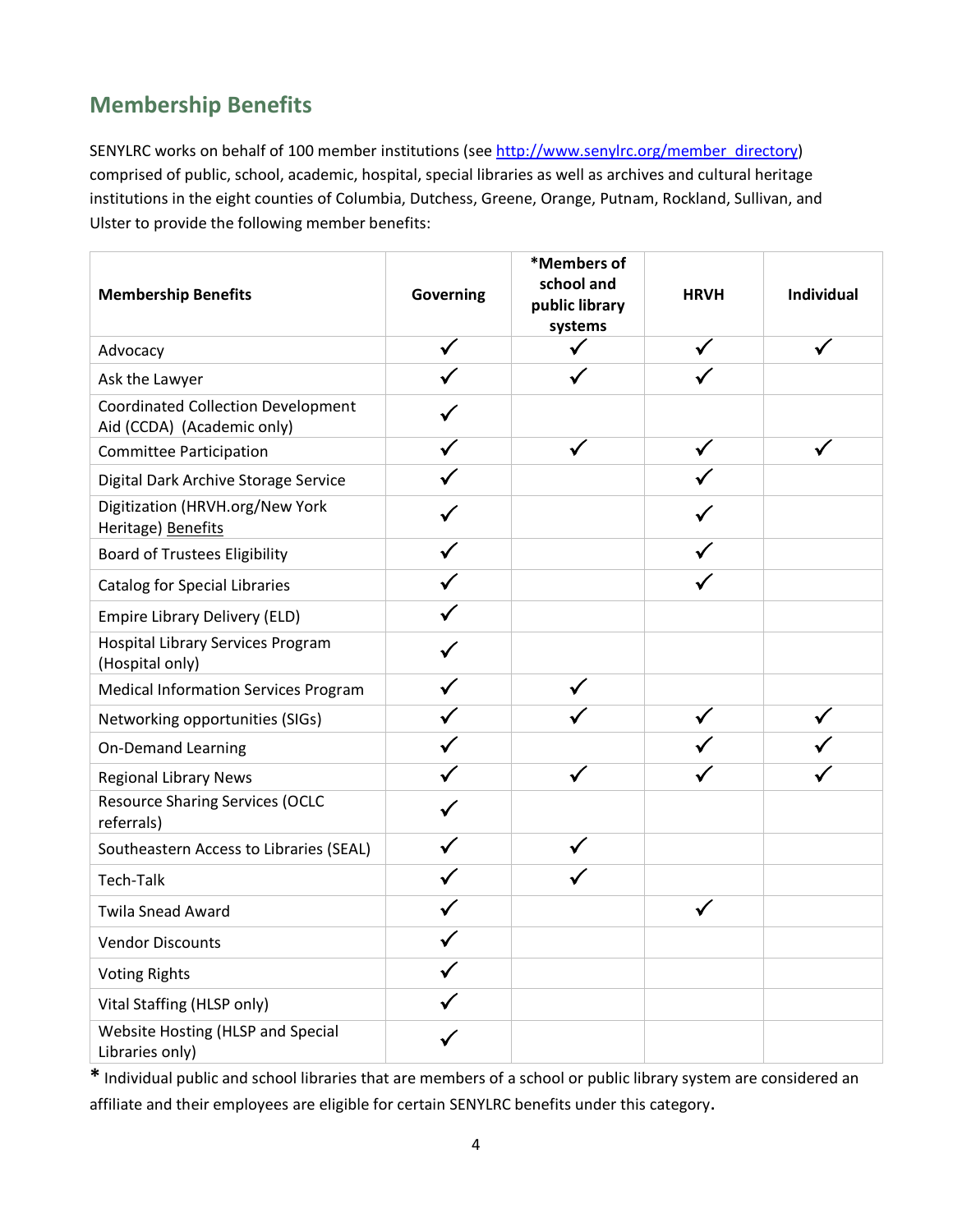## **Membership Dues and Service Fees**

Governing and HRVH membership dues are based on library/institution type and services provided by the council to members. Membership dues are invoiced annually, based on our fiscal year (July 1 – June 30). The dues on the chart below were approved by the Board of Trustees on March 18, 2021 and include a 2% increase annually.

### **Membership Dues**

| <b>Membership Type</b>               | 2021/2022 | 2022/2023 | 2023/2024 | 2024/2025 | 2025/2026 |
|--------------------------------------|-----------|-----------|-----------|-----------|-----------|
| <b>GOVERNING Membership Dues</b>     |           |           |           |           |           |
| Academic Library                     | \$677     | \$690     | \$704     | \$718     | \$732     |
| <b>Cultural Heritage Institution</b> | \$369     | \$376     | \$384     | \$392     | \$399     |
| Hospital/Medical Library             | \$677     | \$690     | \$704     | \$718     | \$732     |
| <b>Public Library</b>                | \$677     | \$690     | \$704     | \$718     | \$732     |
| Public Library System                | \$677     | \$690     | \$704     | \$718     | \$732     |
| <b>School Library</b>                | \$369     | \$376     | \$384     | \$392     | \$399     |
| School Library System                | \$369     | \$376     | \$384     | \$392     | \$399     |
| Special Library                      | \$369     | \$376     | \$384     | \$392     | \$399     |
| <b>Theological Library</b>           | \$677     | \$690     | \$704     | \$718     | \$732     |
|                                      |           |           |           |           |           |
| <b>HRVH Membership Dues</b>          | 2021/2022 | 2022/2023 | 2023/2024 | 2024/2025 | 2025/2026 |
| Consortium                           | \$677     | \$690     | \$704     | \$718     | \$732     |
| <b>Cultural Heritage Institution</b> | \$245     | \$250     | \$255     | \$260     | \$265     |
| <b>Public Library</b>                | \$245     | \$250     | \$255     | \$260     | \$265     |

| <b>Individual Membership Dues</b> | 2021/2022 | $\vert$ 2022/2023 $\vert$ 2023/2024 |      | 2024/2025 2025/2026 |      |
|-----------------------------------|-----------|-------------------------------------|------|---------------------|------|
| Individual                        | \$50      | S50                                 | \$50 | S50                 | S50. |
| Retiree or Student                | \$25      | \$25                                | \$25 | \$25                | \$25 |

 $School Library$   $$245$   $$250$   $$255$   $$260$   $$265$ Special Library \$245 \$250 \$255 \$260 \$265

Certain Governing Members receive additional services:

- Academic Libraries: CCDA grants if eligible, ESLN services like Empire Library Delivery, and networking opportunities designed for librarians at academic libraries.
- Hospital/Medical Libraries: Hospital Library Services Program grants and librarian consultation. Website hosting including authentication, resource cataloging, and security.
- Public Library Systems: ESLN services like Empire Library Delivery and their members are considered an affiliate and are eligible for some SENYLRC benefits.
- School Library Systems: their members are considered an affiliate and are eligible for some SENYLRC benefits.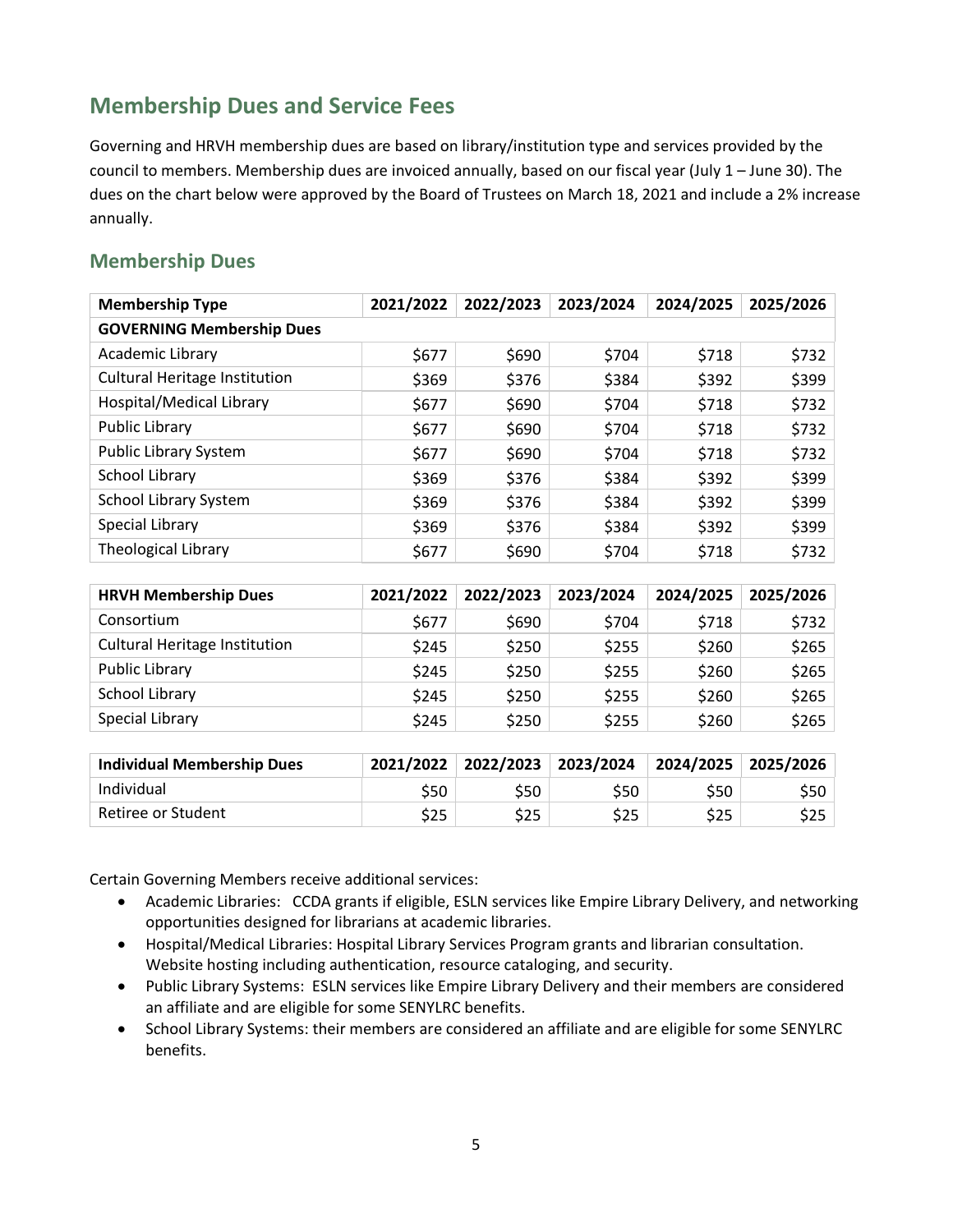## **Service Fees**

Members, and members of library systems, pay the same rate for all eligible programs and services, including professional development programs. Service fees are invoiced on an annual basis.

#### **Resource Sharing Services: OCLC WorldShare referrals for Governing Members**

| Number Of Referrals | Cost              |
|---------------------|-------------------|
| 1-25 referrals      | Free              |
| 26+ referrals       | \$10/per request* |

\*Fees for hospitals covered by HLSP grant

#### **Special Library Catalog**

#### **Hosting Fee for the Special Library Catalog based on Collection size**

| Number of Records                      | Cost   |
|----------------------------------------|--------|
| Fee for HLSP subsidized resources only | \$50   |
| 1 - 499 records                        | \$275  |
| 500 - 2,499 records                    | \$460  |
| 2,500 - 9,999 records                  | \$661  |
| 10,000 - 19,999 records                | \$898  |
| 20,000+ records                        | \$1050 |

#### **Hosting for a separate Instance of Special Library Catalog Fee \$350**

#### **Service Fee to Catalog E-Resources in Special Library Catalog**

| Number of Records | Cost  |
|-------------------|-------|
| ⊢1-250 records    | \$100 |
| 251-450 records   | \$250 |
| 451-750 records   | \$500 |
| 751+ records      | \$950 |

#### **Hospital Library Websites and Ezproxy**

| Service                   | Cost  |
|---------------------------|-------|
| Basic website             | \$150 |
| <b>Enhanced website</b>   | \$500 |
| EZproxy only (no website) | \$400 |

#### **VITAL Staffing Service**

| Vital Staffing: a contract for librarian services available   \$90/hour |  |
|-------------------------------------------------------------------------|--|
| to hospital libraries.                                                  |  |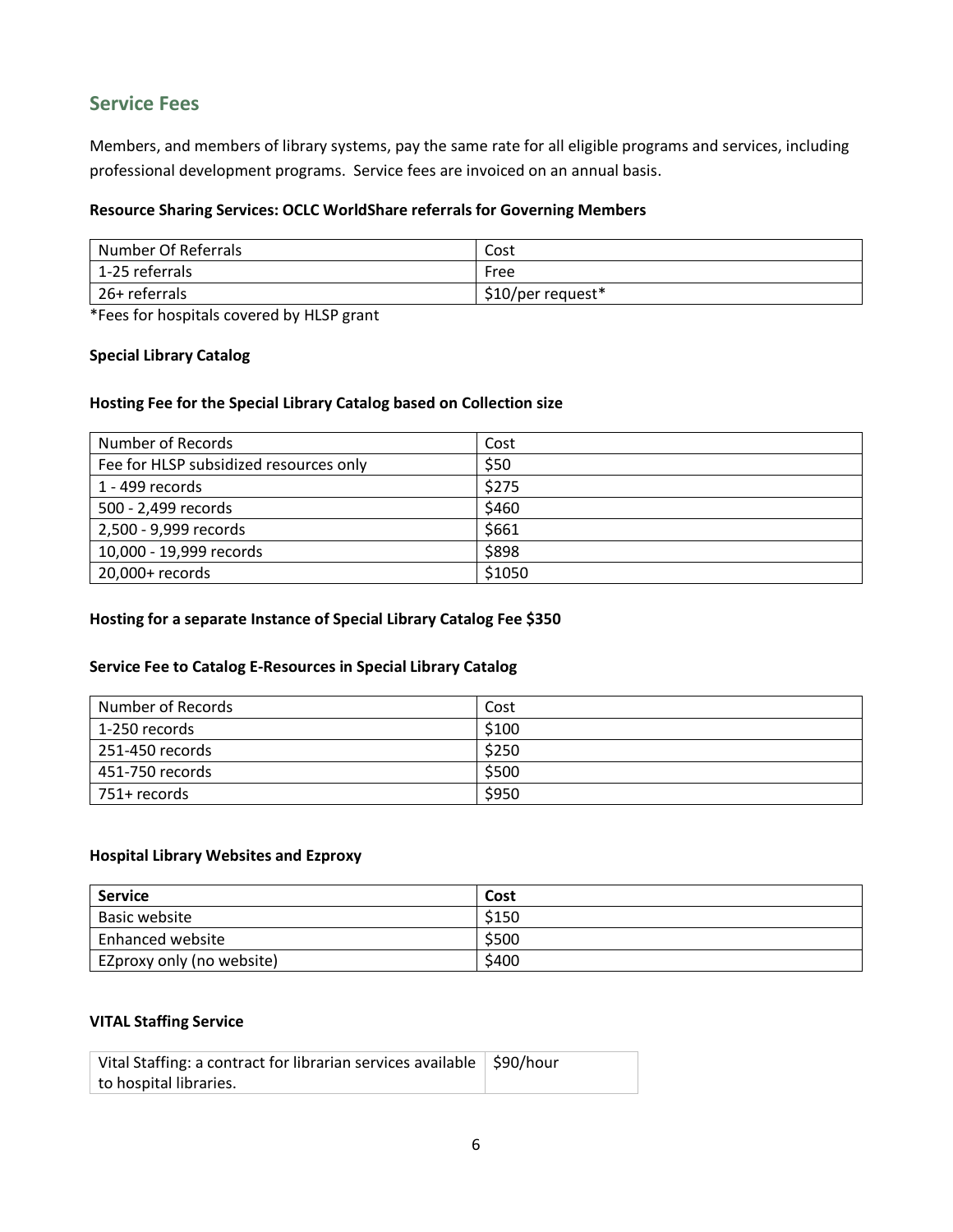#### **Hudson River Valley Heritage**

#### HRVH Start-up Fee \$500

#### **HRVH Service/Hosting Fees (based on number of items)**

| Number of items    | Costs |
|--------------------|-------|
| 1 -250 items       | \$50  |
| 251-1,000 items    | \$150 |
| 1,001-5,000 items  | \$250 |
| 5,001-10,000 items | \$350 |
| 10,001+ items      | \$450 |

#### **Digital Dark Archive Service**

Costs by Content Type

a. HRVH content

Member may deposit up to 500 GB of HRVH content for no additional annual fees.

If Member's total HRVH files exceed 500 GB, additional storage through the Service can be obtained at the following annual rates:

| Size        | Cost           |
|-------------|----------------|
| $<$ 99GB    | \$100          |
| 100GB-199GB | \$200          |
| 200GB-299GB | \$300          |
| 300GB-399GB | \$500          |
| 400GB-499GB | \$500          |
| $>500$ GB   | Call for quote |

#### b. Other content

If Member wishes to store other digital assets in the Digital Dark Archive, Member may do so at these annual rates:

| Size        | Cost           |
|-------------|----------------|
| $<$ 99GB    | \$100          |
| 100GB-199GB | \$200          |
| 200GB-299GB | \$300          |
| 300GB-399GB | \$500          |
| 400GB-499GB | \$500          |
| $>500$ GB   | Call for quote |

Member will be invoiced annually. If the Member starts mid-year, the annual amount will prorated monthly.